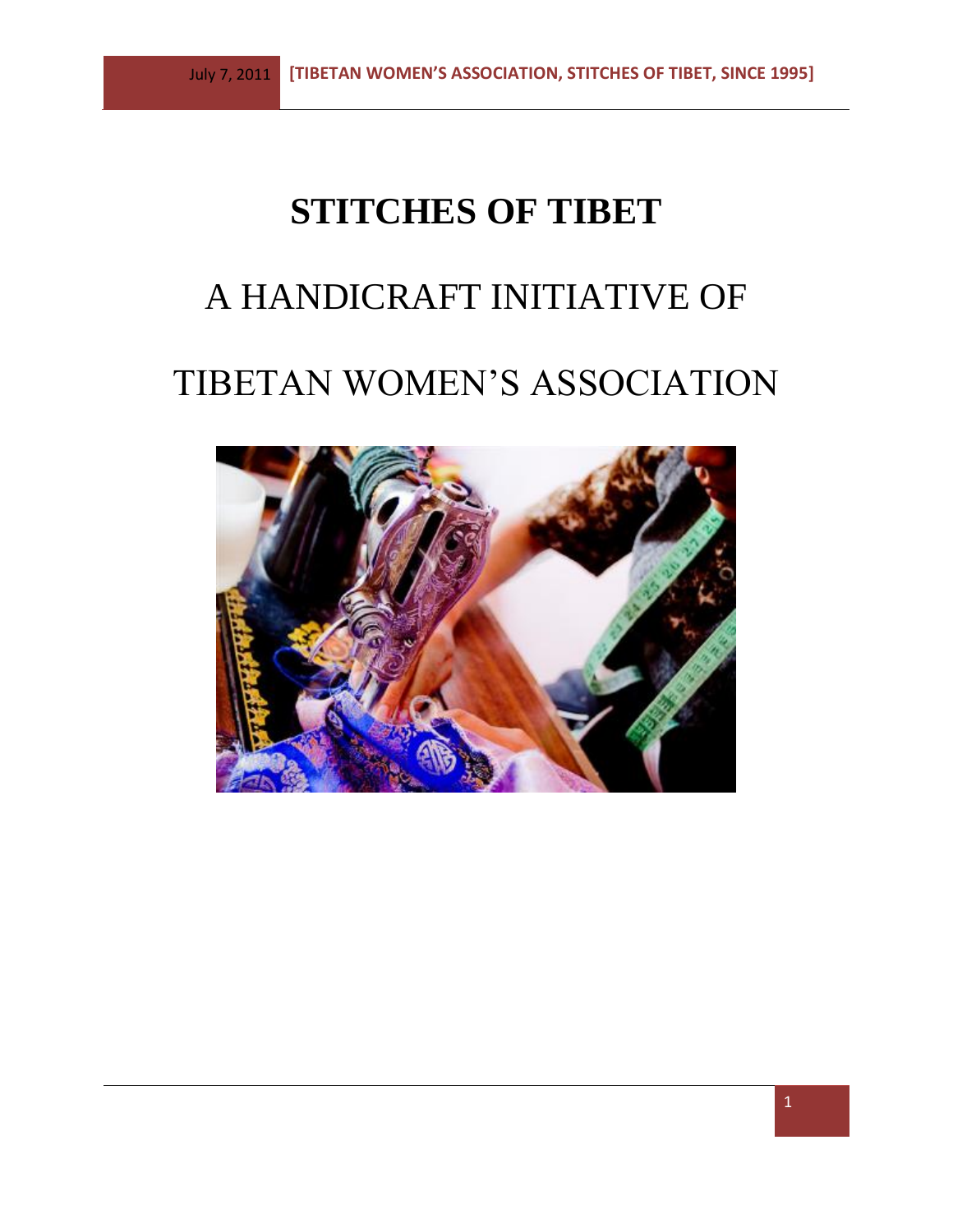

Stitches of Tibet (SOT) is a program that was implemented by TWA in 1995 to fulfill these goals by empowering female Tibetan refugees as well as Tibetan women already in exile. The first group of six students graduated on 5 October 1996.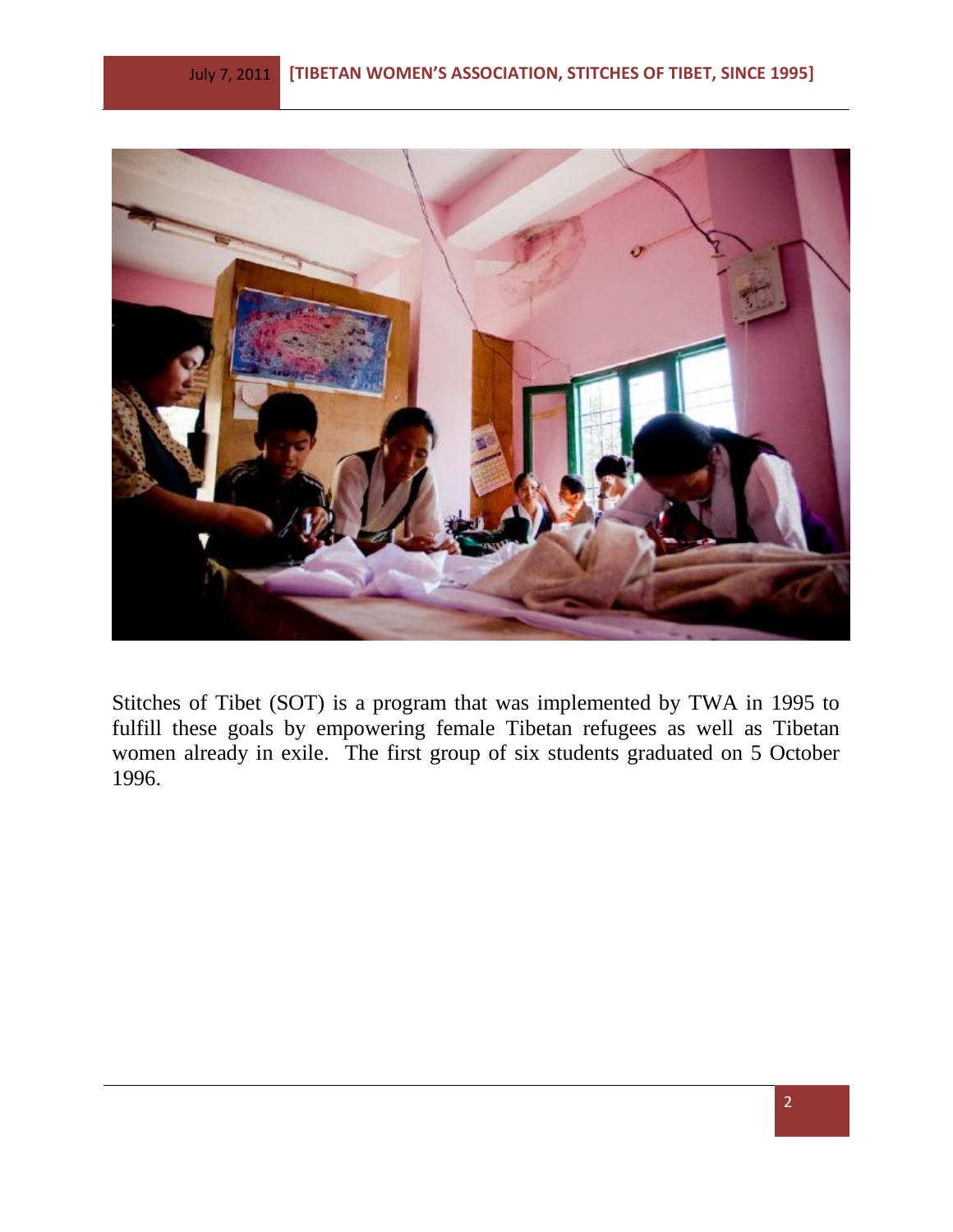

#### **EARLY SPONOSRS OF STITCHES OF TIBET:**

SOT is a non-profit vocational training program that was established with the funding of the Lolwe Foundation of Denmark, Mr. Uli Franz (in memory of his late uncle Mr. Hans Franz) of Germany, The Cathedral Church of Saint David Hobart of Australia, the Danish Tibet Society of Denmark, and the South North Store of Germany. The seed money given by the five donors laid the basic foundation for setting up SOT and supported its expenses for five years.

But for the last 11 years, since 2000, TWA has been bearing all the expenses related to SOT.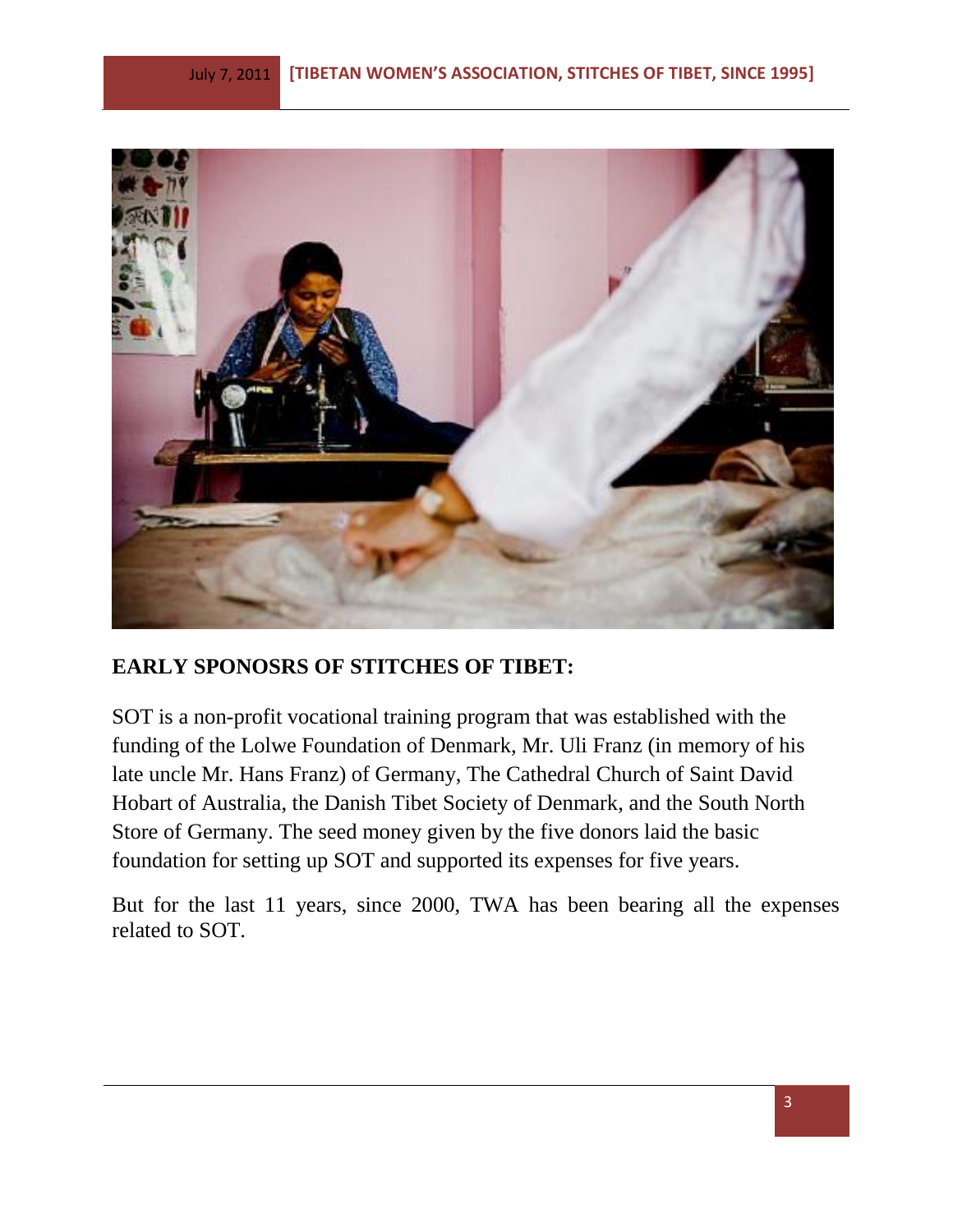### **PURPOSE OF THE PROGRAM:**

The purpose of the program is to enable economically disadvantaged women who lack employment and education to be self reliant by teaching them tailoring skills such as sewing chupas, blouses, and Western clothing so that they can be economically independent in the future.

The program was inspired by a need among the increasing number of Tibetan refugees, uneducated, illiterate, and unskilled Tibetan women, Tibetan women who have dropped out of school, and single mothers who lack income.

The purpose of the Tibetan Women's Association as it relates to Stitches of Tibet is to empower Tibetan women in educational, social, and economic fields as well as help those who are poor, weak, disadvantaged, and elderly, especially women from Tibet. SOT helps to achieve this goal by teaching women skills they can use to empower themselves and exercise economic independence. For many graduates, this goal has been achieved while others are still struggling.

#### **TRAINING DURATION and SELECTION PROCESS:**

Each training session lasts eighteen months and trains ten students. Eight of the ten slots are reserved for new arrivals from Tibet; SOT reserves the other two slots for Tibetan women who are already in exile. To enter the program, women must undergo an application process which becomes increasingly competitive each year. Most of the women found out about the Stitches of Tibet Program through friends and relatives and as many are unable to read or write, they approached the TWA directly. Due to only 10 places being available each year and a very high demand each application must be considered carefully before a decision is made. The main consideration is the need of each woman for assistance in gaining a trade. However enthusiasm for fashion and tailoring and previous experience is also assessed.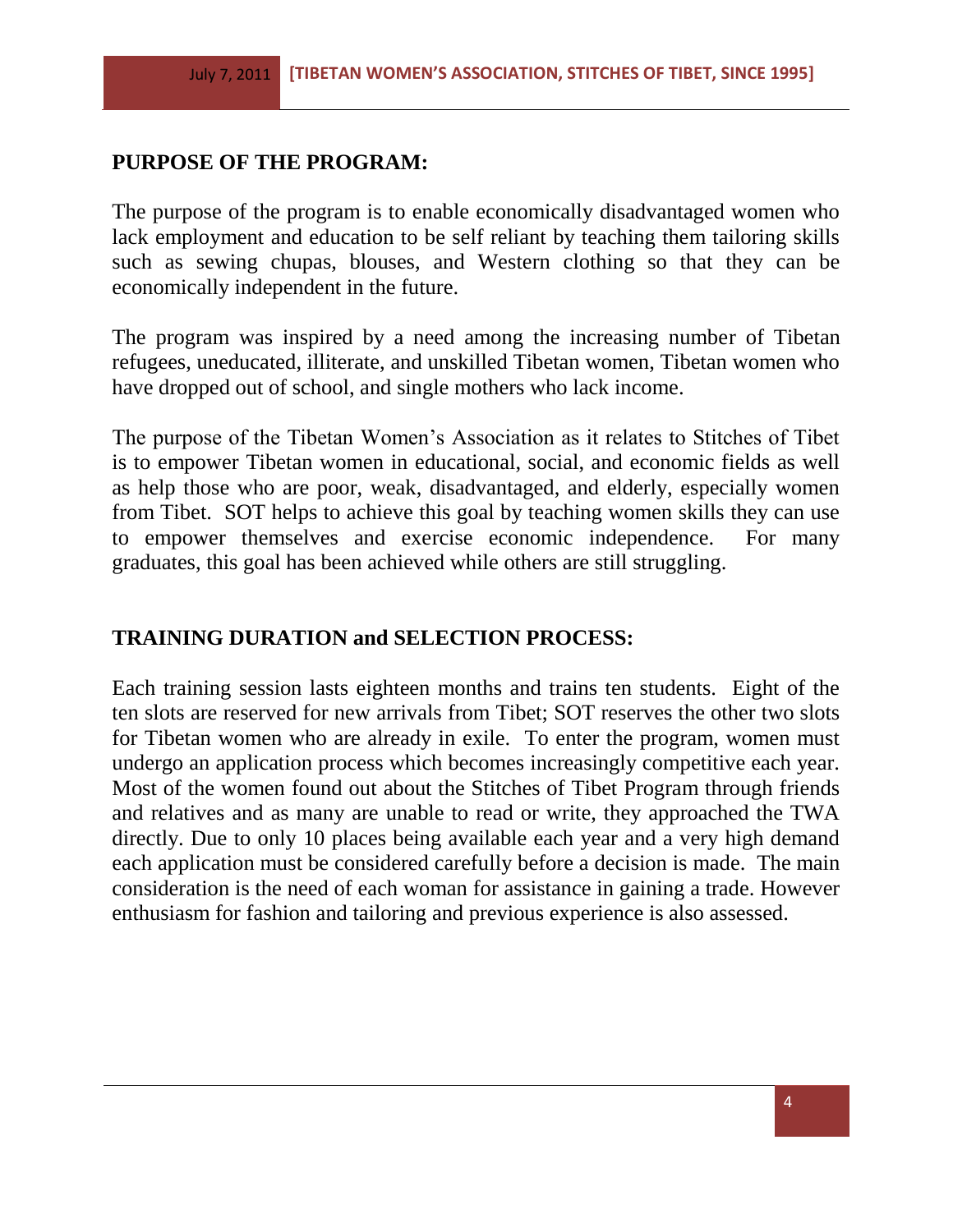

#### **TRAINING COURSE:**

The training sessions are held from 9 am to 5 pm, 6 days a week (closed on Sundays). The women start by learning basic sewing techniques in the first month and each consecutive month they learn a new item to make. First a chupa then blouses, trousers, men's shirts, bags all of which are sold in the shop in the training centre. Upon graduation, each student receives a sewing machine. From 1997- 2005, Mrs. Phurbu Dolma la, former executive member of TWA raised funds to provide these machines and from 2006 onward TWA provided for them.

The skills the women learn enable them to not only recreate the national costume of their native land but also to create their own designs and recreate a customer or employers requirements.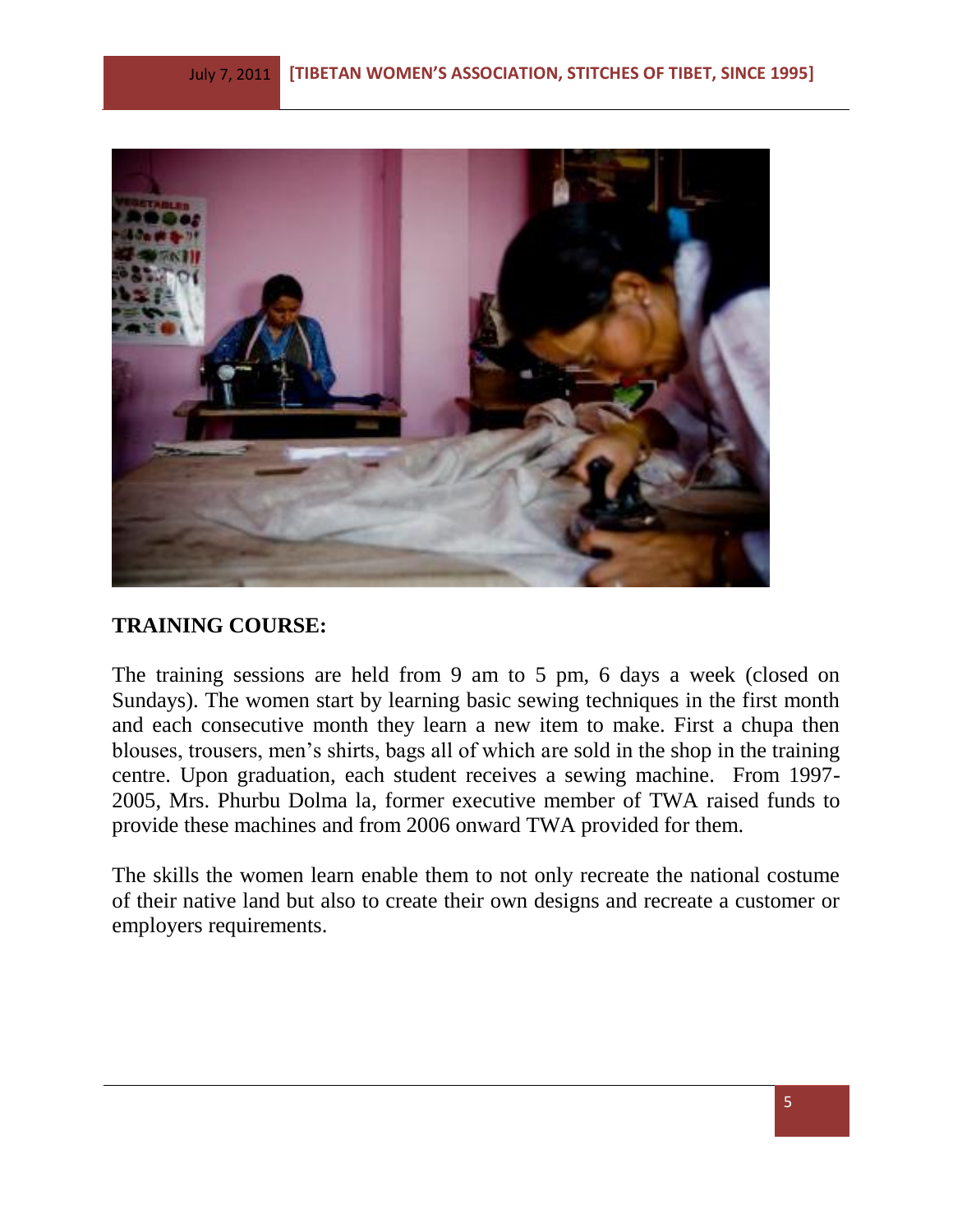#### **STIPEND and FINANCIAL CONSTRAINTS:**

During the program, students receive Rs.1200 stipend each month (a recent increase from the previous stipend of Rs.500/month).

It is especially difficult for the stipend to cover all of the expenses of women supporting families and in making their ends meet. In earlier cases one woman took on an extra job as a cook, another sold noodles, and other women borrowed money from friends.

Graduates of SOT report experiencing financial difficulties during their training as well. All of the graduates interviewed were from Tibet and their ages ranged between twenty-eight and fifty-seven. Reasons for leaving Tibet included getting an audience with His Holiness the Dalai Lama, better educational opportunities for themselves and their children, a better life, and to visit relatives. Upon arrival in Dharamsala, women cleaned toilets, made tea, cooked, and stitched to earn money. When they realized that this would not be enough to support them or their families, women took the advice of their friends and enrolled in SOT.

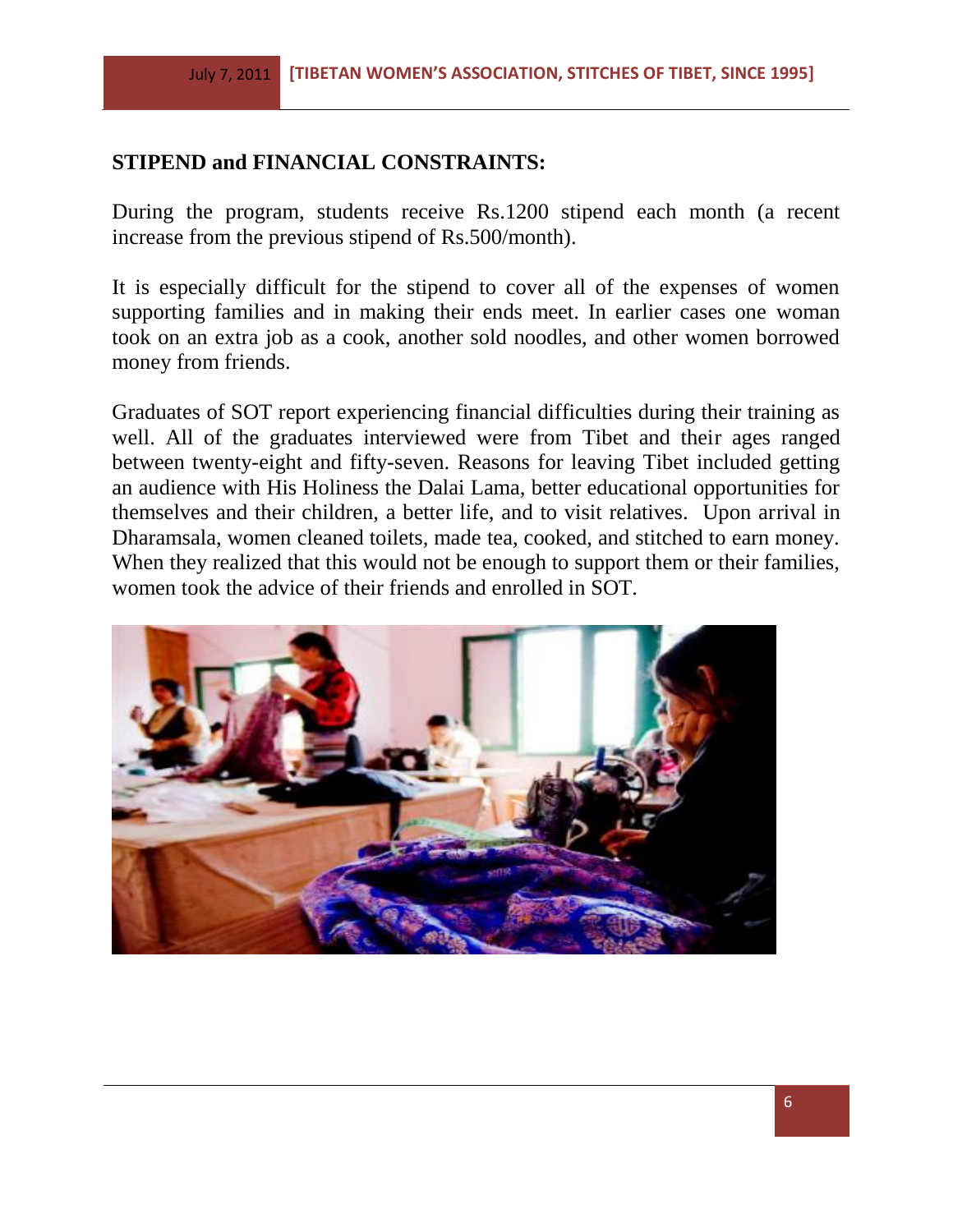Financially surviving the program proved difficult, but all of the women were glad to have completed it. Many graduates complained that the monthly stipend of Rs.1200 was too little to live off of, especially with no supplemental income. Some thought there were not enough language and math skills taught, that the training was too short, and that it needed more variety. The students suggested that SOT provide a larger stipend, train more people, teach more skills, serve lunch, introduce effective training, and provide housing.

#### **FUTURE:**

With financial support from Horizon Foundation, TWA plans to introduce English language classes, basic math and accounting skills, health lesson over regular interval given by Tibetan Deleck hospital or other health experts. With this TWA hopes to produce Tibetan women entrepreneurs at the grassroots level.

We plan on increasing the stipend and salaries of the tailoring teacher and the assistant teacher and make the courses more effective and pertaining to the changing demands of the market. TWA also plans to recruit professional Tibetan women either with a master's degree in business Administration or Communication to take over as the full-time manager of SOT. Her role will include: teaching English and math, communicating with Horizon staffs (Louise and others) and starting an on-line merchandise site for SOT and look for market and sales opportunities.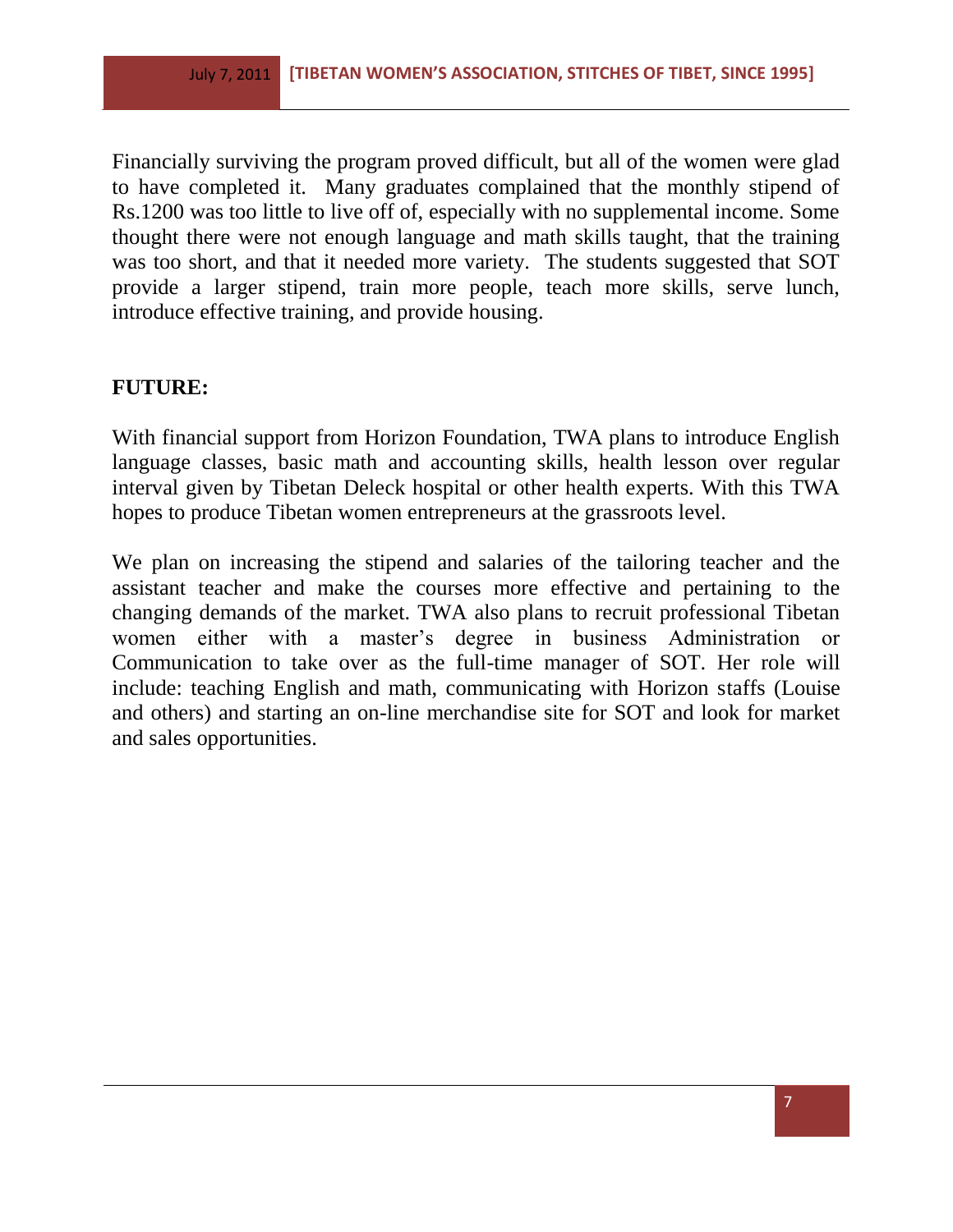

TWA also hopes to open a bigger shop in Mcloed Ganj and showcase the products of SOT and thereby introduce more designs (bags, pouches, file cases, jackets) during the training. TWA aims to create a production center for SOT which will employ future graduates and put back profits into SOT so that the program will become self-reliant in the future.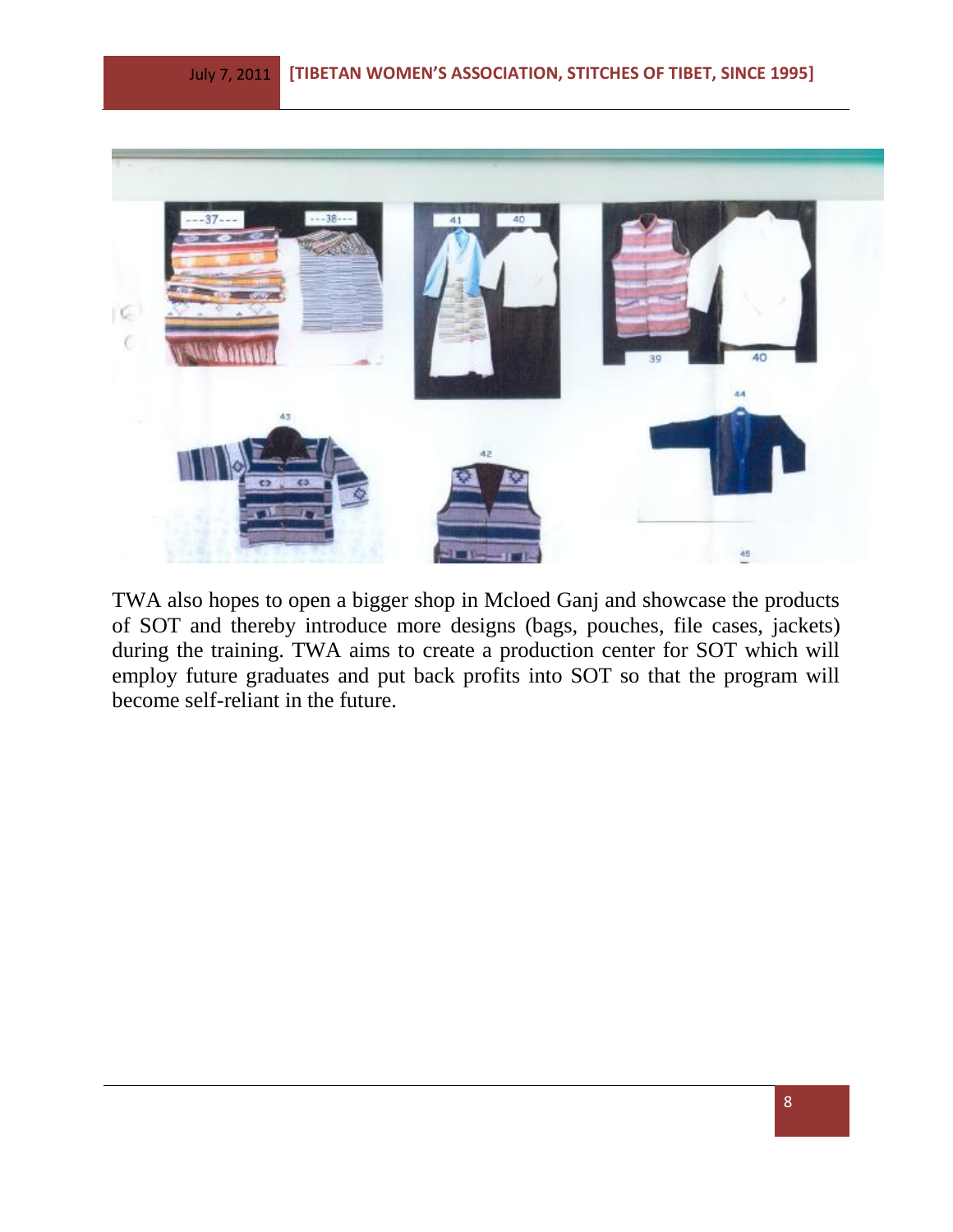### **CONCLUSION:**

To ensure the success of all past, present, and future graduates, TWA aims to expand SOT as a self-sustaining vocational training program that will create employment opportunities for women particularly single mothers so that they can afford a better life for their children.

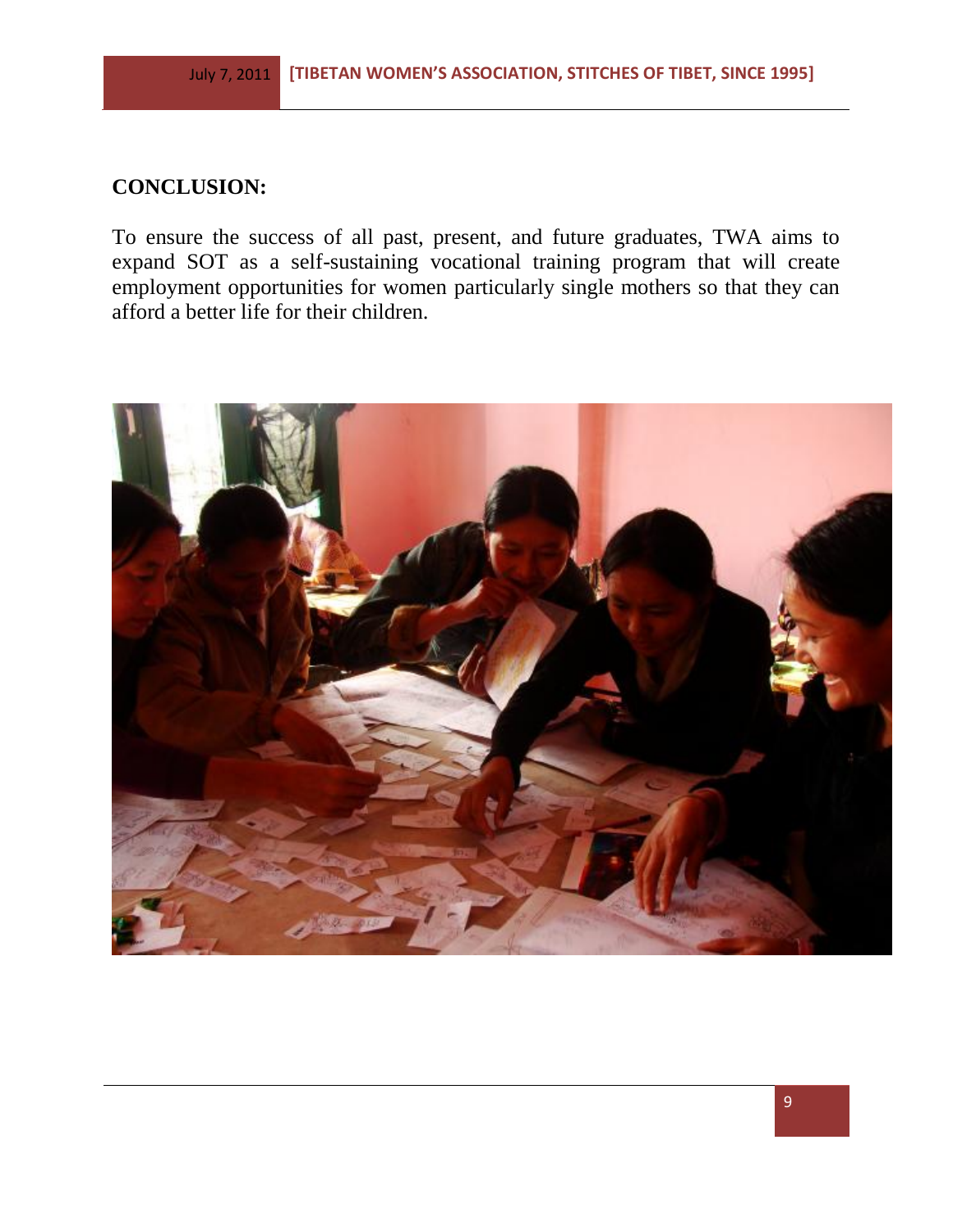# **Success Stories: SOT Graduates (1965 to 2011)**

Following are seven selected cases of SOT graduates; who are using the skills acquired during the training in getting employed and earning their living.

The cases recorded her are limited in terms of its geographic representation as it records the graduates who are in Dharamsala only. Unfortunately we have not been able to gather information from our graduates who are in other Tibetan settlements in India, Nepal and Bhutan.

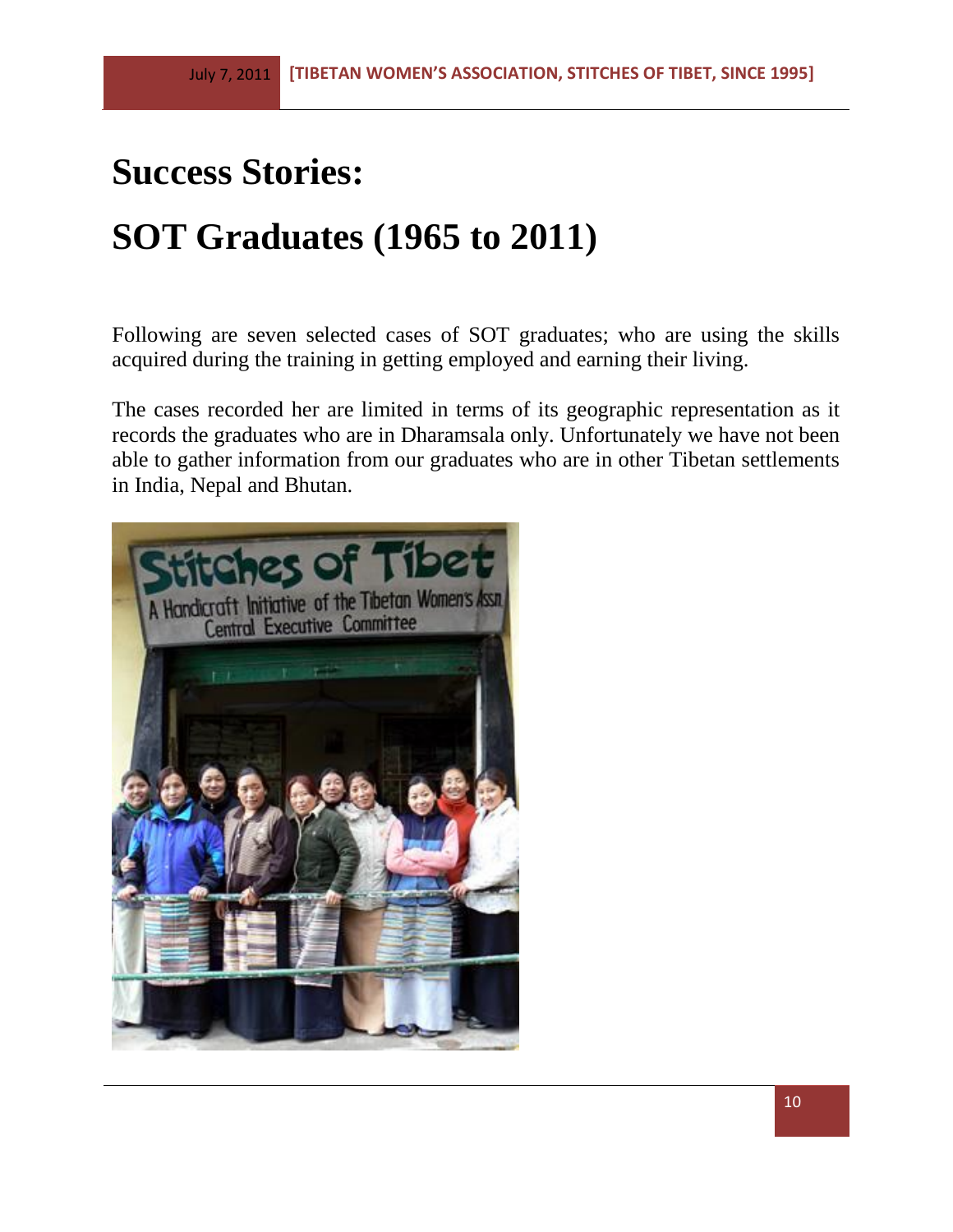#### **Dolma Tsering (age 46)**



Graduated in October 1996 and belonged to the first batch.

Calm, kind Dolma was born in Dharamsala after her mother fled the Chinese occupation by walking over the Himalayas. She was unable to attend school as she is physically challenged and that has rendered her deaf and dumb. But she stayed at home and helped her mother make ends meet as they struggled in poverty in early 1990's.

At SOT, Dolma got the opportunity to study English and tailoring for 12 months and was among the six students who were the first graduates of SOT. For the last six years Dolma has worked as a permanent staff at the Tailoring Center run by the Federation of Tibetan Cooperatives in Mcleod Ganj. Dolma earns a daily wage of Rs. 111 per day (excluding the provident funds) and the manager lauded the stitching skills of Dolma saying that she makes the best chupas.

From the little conversation we had with Dolma using sign languages, Dolma recalled her enriching experiences at SOT and conveyed that still cherishes her teachers at the centre and the warm and relaxed environment the group are given to learn.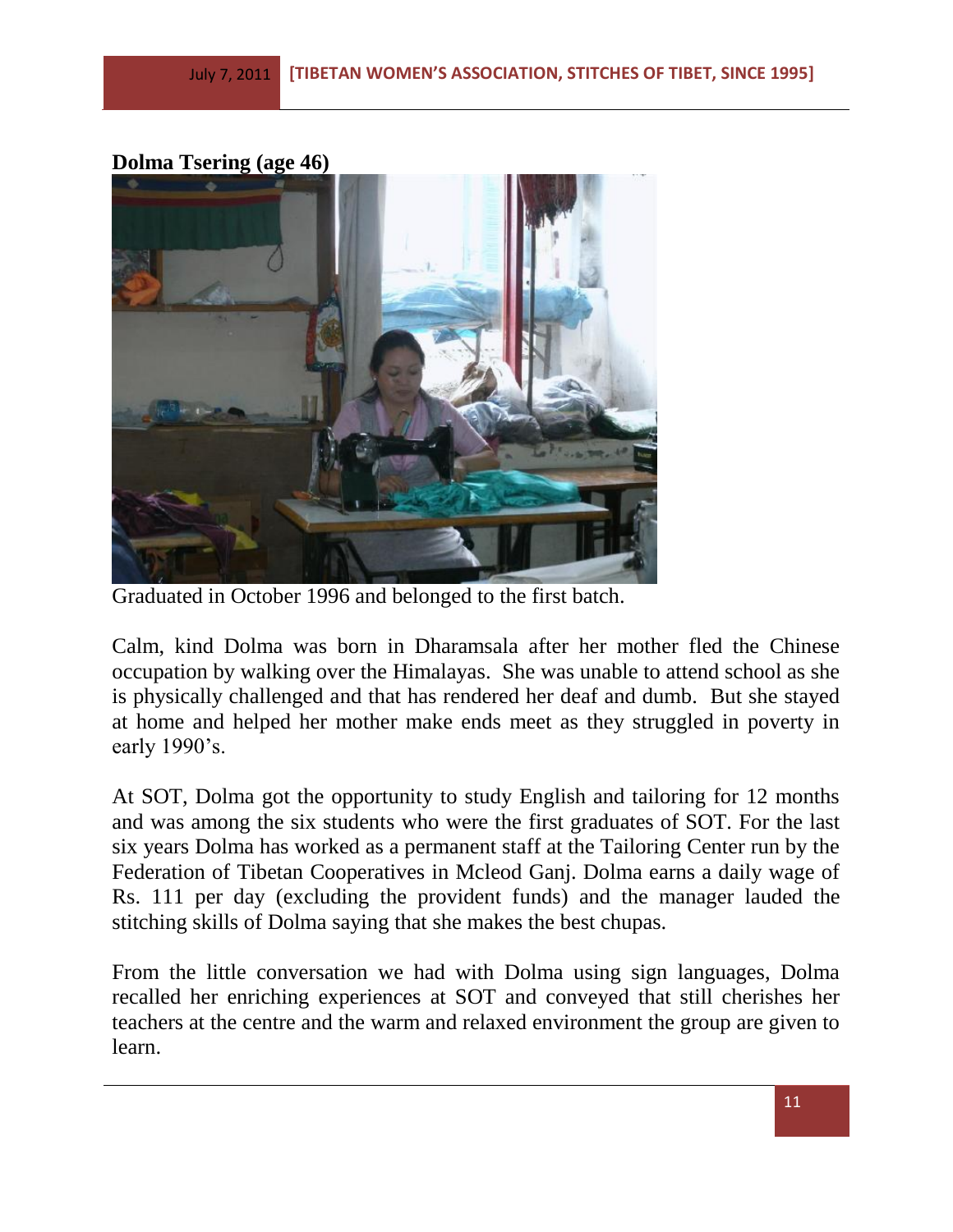#### **Tashi Lhazom (age 39)**



Graduated in 1997 and belonged to the second batch.

Lhazom spent her early years in Chamdo, eastern Tibet and made her living as a farmer along with her husband until life became too difficult. The couple worried about starting a family as the education native Tibetans receive is of poor quality or non-existent so in 1995 they decided to leave their beloved families and try and escape to India. The journey took one month of daily walking and took them through dangerous border crossings between China and Nepal and India. Lhazom was very afraid at times but now is happy that she took such a risk.

A year after her graduation in 1998 she joined Tibet Fashion shop, the famous tailoring shop located on temple road in Mcleod Ganj. She now earns between Rs. 3000 to Rs. 4000 per month depending on the business. Lhazom regrets not being able to reproduce any children after two miscarriages but she plans on adopting one. Her husband also runs a home-based tailoring business and earns a decent income. Lhazom aspires to continue working in Tibet Fashion for another five years and then along with her husband open her own tailoring shop in Norbulingka, located in south Kangra, it is at a one hour drive distance from Mcloed Ganj and it is home to around 500 newly arrived Tibetan refugees.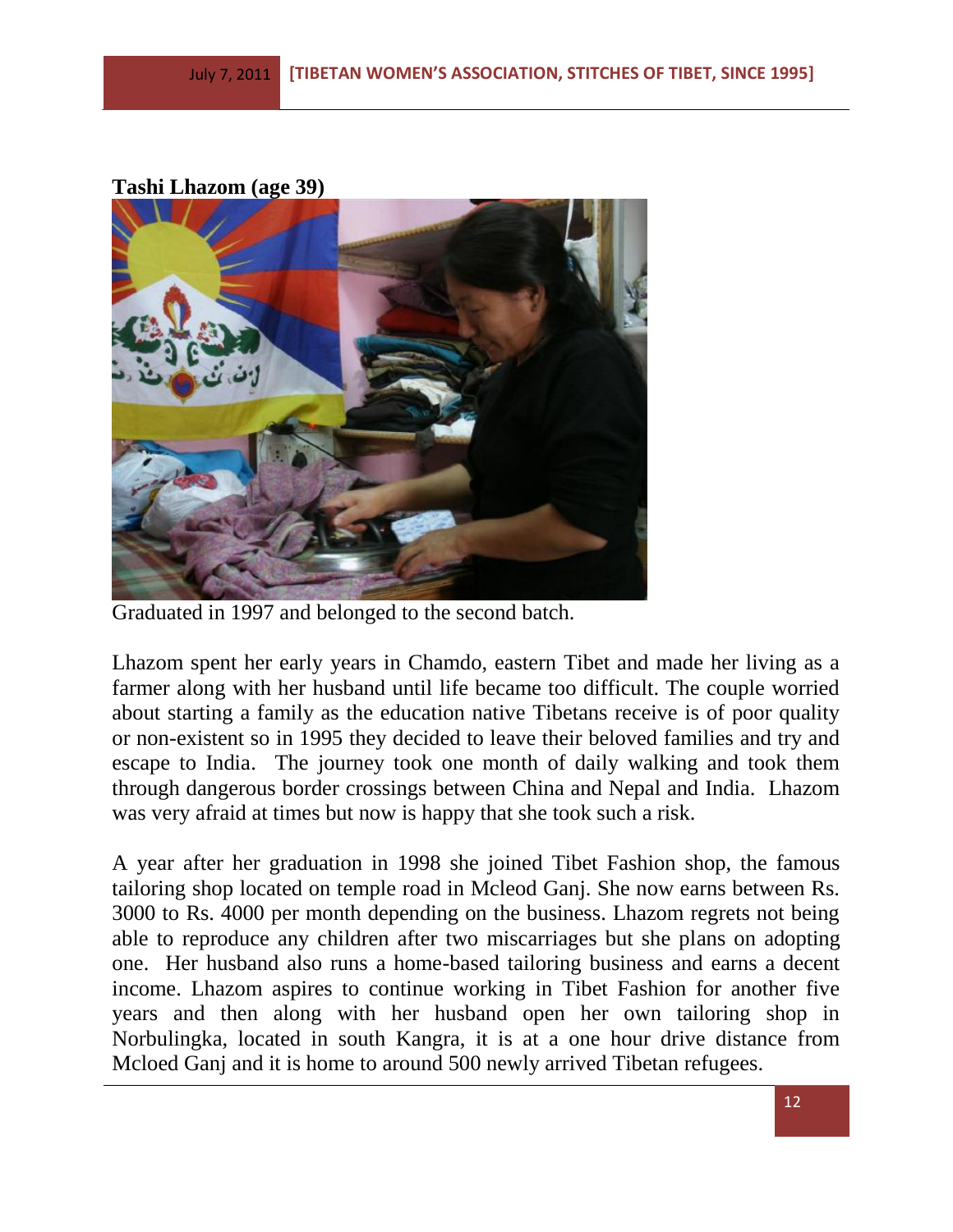# **Lhakchung (age 38)**



Graduated in March 2002 and belonged to the 5<sup>th</sup> batch.

The elegant, kind matriarch of the group spent most of her life wandering in the beautiful untouched wilderness of Tibet, tending to her herds of goat and cattle. She never married due to poor health but dreamed of a better life and when her sister's husband made the dangerous journey across the mountains to India it inspired her to do the same and in 2001 she paid all her life savings to a Nepalese sherpa who guided her alone on a safe path through the Himalayas. Lhakchung never had a formal education in Tibet and especially loves the opportunity to learn English as it opens the door to so many new possibilities.

Lhakchung was one of the brighter students among her batch and stood  $4<sup>th</sup>$  position in the class. Upon her graduation Lhakchung was employed at the tailoring center in Mcloed Ganj run by Gu Chu Sum Movement for Tibet and earns a daily income of Rs. 140.

She hopes to start her own small business making clothes for friends and relatives and make enough money to return to Tibet and start a tailoring center in her hometown.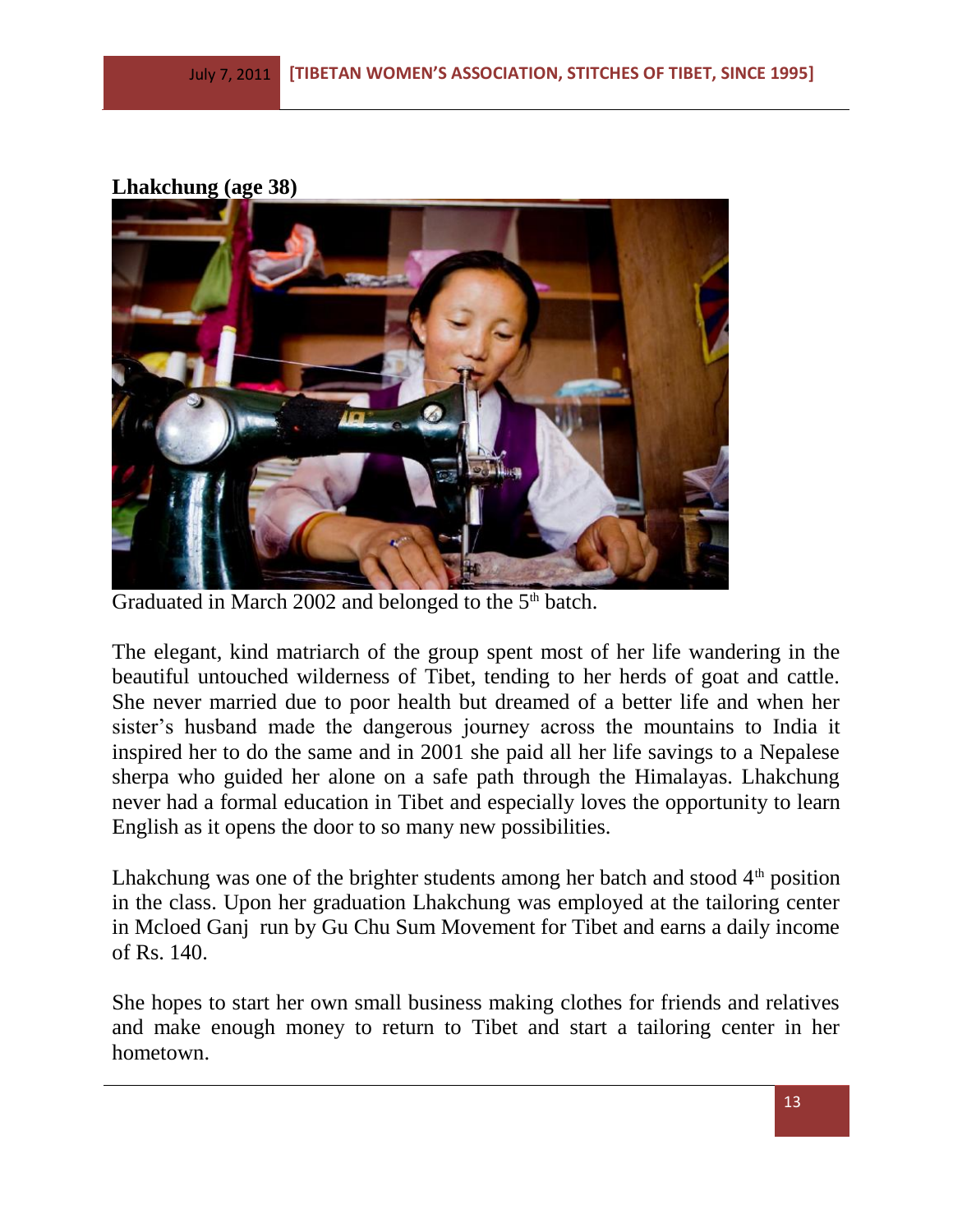## **Pema Yangchen (42)**



Graduated in October 2006 and belonged to the seventh batch.

Leaving her family in Tibet to make the long, dangerous and often terrifying journey across the mountains alone, Pema paid her life savings, about 800 Chinese Yen, to a Nepalese Sherpa who guided her and together they walked for over one month before arriving in Nepal. She arrived in Dharamasala in October 2002 where she met and married her husband. The couple now has an 18 year old daughter. Her husband is a tailor by trade but is finding it difficult to find work so for now Pema is the principal breadwinner. She is thankful to have found a good job upon her graduation from SOT and has worked at the Tibetan Handicraft centre in Mcloed Ganj for the last four years.

Pema is a skilled chupa maker and enjoys working in the co-operative. She feels very supported by her colleagues says that they all have a lot of good times together. Pema confesses that it's relatively simple to get a job in Dharamsala if you are a very skilled tailor but that many of her friends and peers from Stitches of Tibet have left the area for other parts of India as work is more plentiful there.

She is happy in Dharamsala but would relish the opportunity to return to Tibet if it became independent as she misses her family a lot.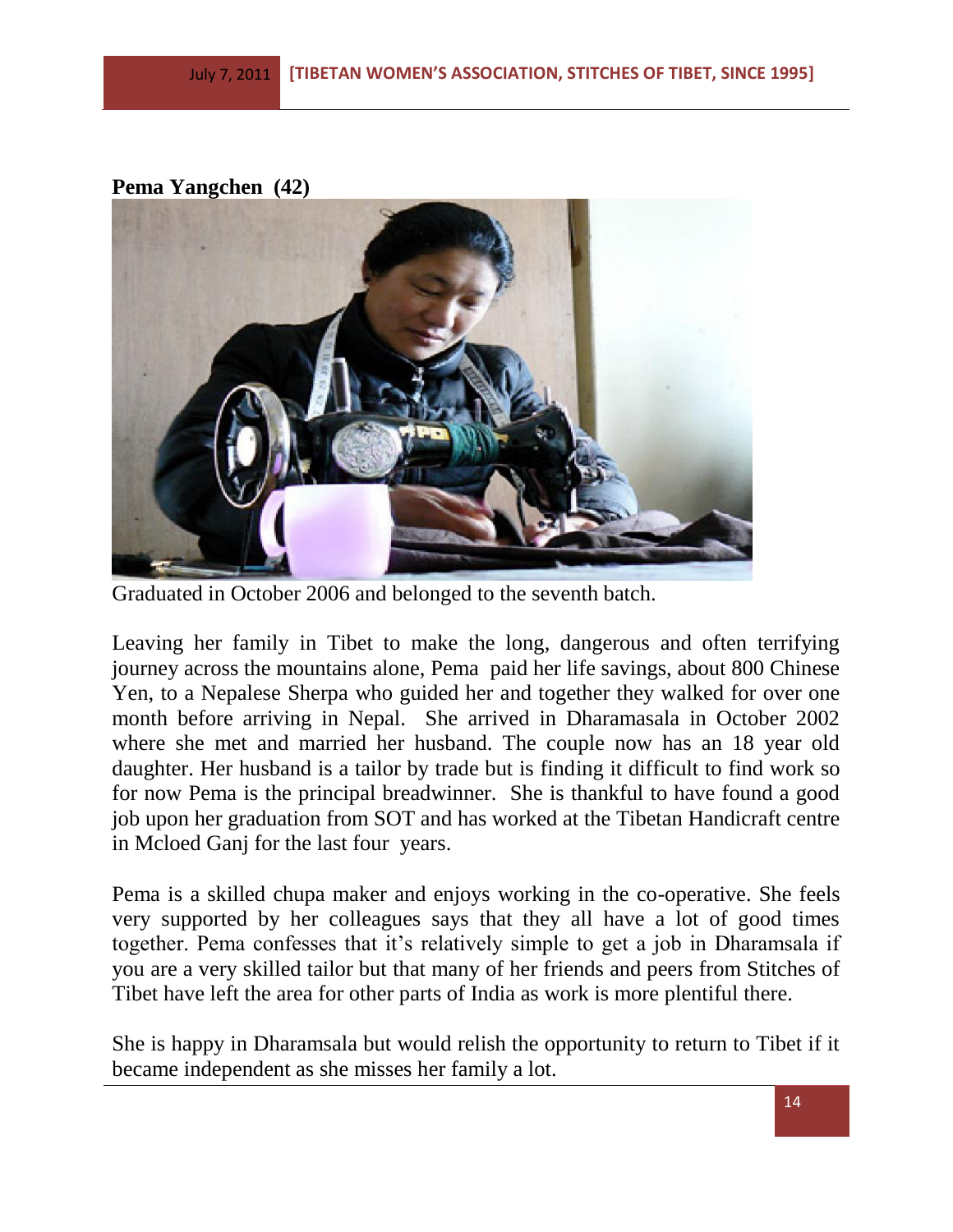**Lhazom Tsering: (age 32)**



Graduated in April 2008 and belonged to the ninth batch.

Lhazom was born in Dharamsala and has always lived in the area. Her husband is in the army so spends much of his time stationed away. Lhazom Tsering lives with her 7 year old son, retired father and blind mother. She completed her training in 2006 and used her newly acquired skills to start a small tailoring business from her home catering for the needs of friends and other local people. From this she has been able to support her aged parents and young son. Lhazom Tsering loves the flexibility tailoring has given her. She would love to continue the profession but focus more on fashion designing. If she had a dream this is what it would be.

Lhazom is very grateful to TWA for the opportunity to study more through her work as sales person cum assistant teacher and loves most the opportunity to learn English which she know will open many doors. for her in the future. She now earns around Rs.4500 per month at TWA' s SOT shop and she vows to never retire from her working for TWA and is committed to serve SOT, the project that gave her identity ,experience and meaning to her life.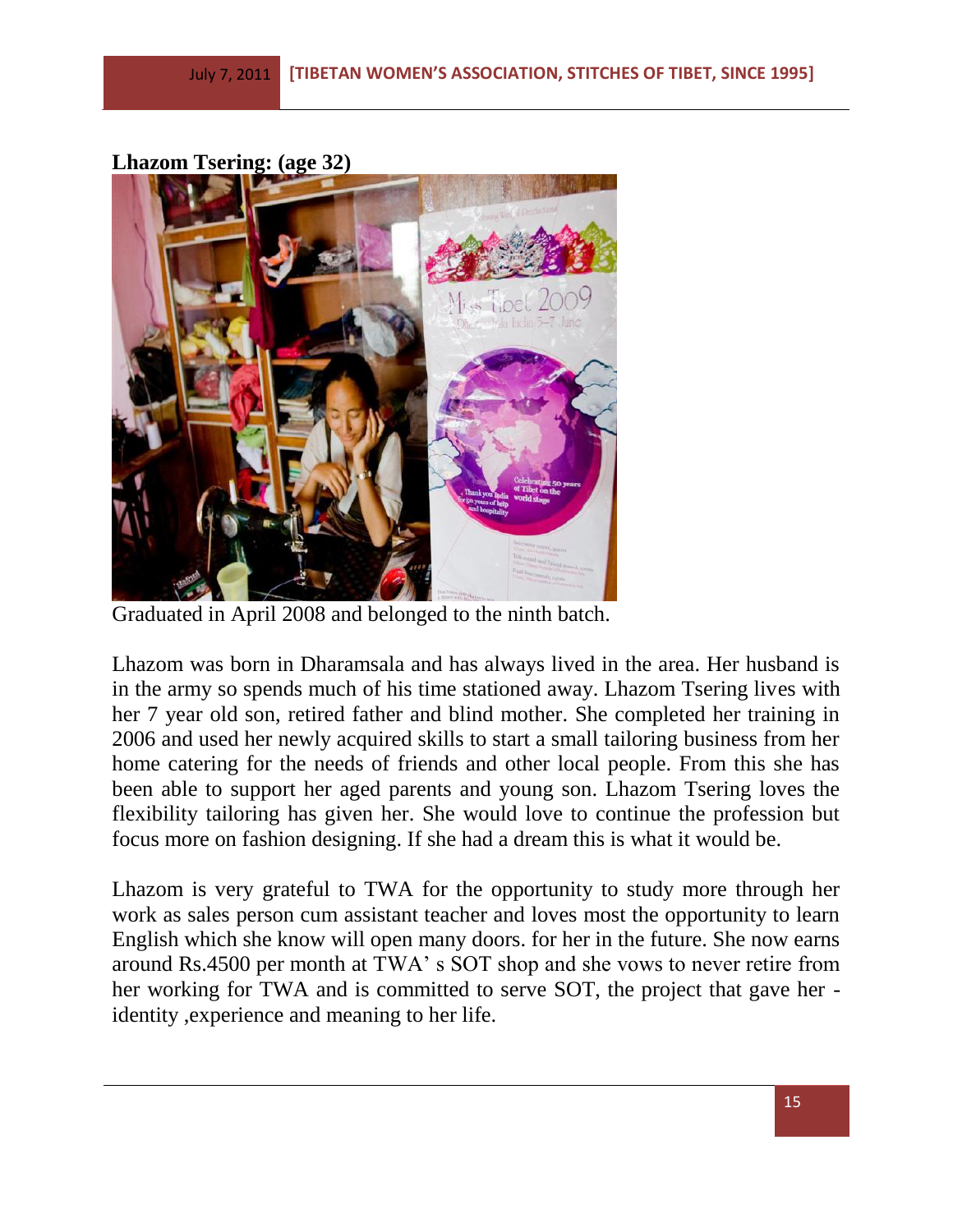#### **Sonam Dolma (age 31)**



Graduated in June 2011 and belonged to the eleventh batch.

Born in Ngari, Tibet, Sonam fell in love with Nyima and to escape their parent's disapproval and in pursuit of a better living, they escaped into India and made it to Dharamsala in 2007. Sonam says she was fortunate to have joined SOT in November 2009 and she studied with the  $11<sup>th</sup>$  batch and graduated on May 30, 2011. Sonam's marriage to Nyima resulted in her giving birth to her son in October 2010 during her training. Post the one-month maternity leave, Sonam bought her month-old son to the training classes since her husband (only earning member then) had to attend to his sales-person job.

Today, Sonam is sitting at home in Mcloed Ganj and has set up a home based business. She has rented a two room apartment at Mcloed Ganj and her homebased work allows her to tend to her 9 month old son as well as earn an average income of Rs. 150 per day. Sonam confesses that she is indebted to TWA and to the SOT project. Through Stitches of Tibet Sonam is also able to realize her dreams of making clothes and relishes each new garment they are given to make as a new challenge. She would love to be able to go to America and earn good money in order to give her family a better life. She misses her parents and the untouched beauty of Tibet but wouldn't wish to return to her homeland unless it became free.